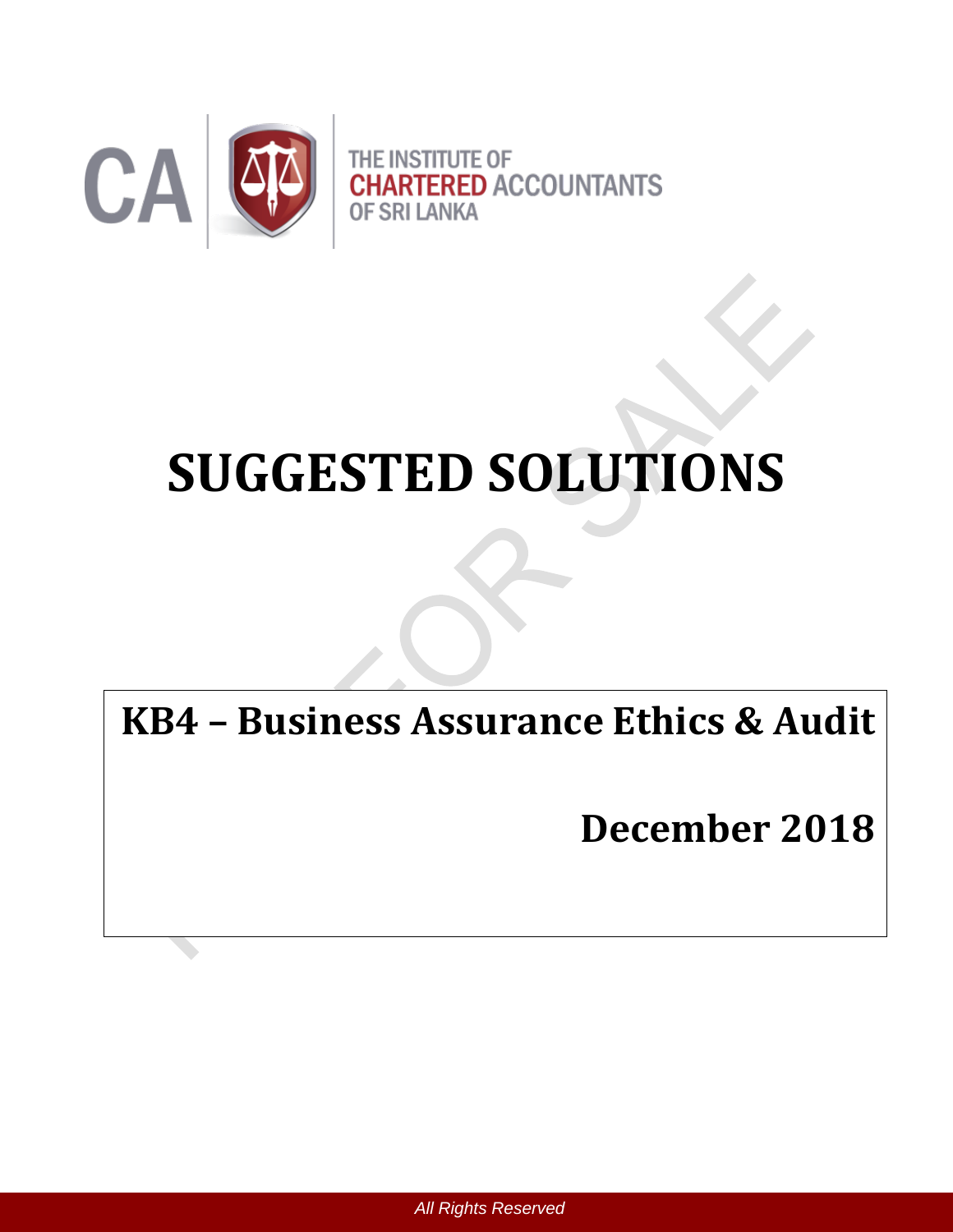## **SECTION 1**

### **Answer 01**

### **Relevant Learning Outcome/s: 1.4.1 and 1.5.1**

1.4.1 Explain the type of matters that should be communicated through an engagement letter.

1.5.1 Discuss the different types of audit documentation which should be maintained. Study text reference: Pages 56, 57, 65, 66, 70 and 71

(a)

- During the year there was a management buyout. This would have resulted in a **significant change in ownership of the audit client**.
- Furthermore, this may have also resulted in a **change** in **senior management**, as the former management have now become the owners.
- Accordingly, it would be **appropriate to send a new engagement letter** for this year to **remind** J&J of the **existing terms and conditions of the engagement**.

### (b) (i)

- It provides **evidence** of the **auditor's basis for a conclusion** in order to achieve the overall objectives.
- It enables to confrim that the **audit was planned and performed in accordance with SLAuSs** and other legal and regulatory requirements.
- It **assists** the engagement team to **plan and perform the audit**.
- It **assists** team members responsible for supervision to **direct, supervise and review audit work**.
- It enables the team to be **accountable for its work**.
- It allows a **record** of the **matters** of **continuing significance** to be **retained**.
- It helps to **conduct of quality control reviews** and for **inspections** (both internal and external).

(b) (ii)

**Permanent audit files** contain information of **continuing importance** to the audit. For example, they would contain:

- Engagement letters
- New client questionnaire
- The memorandum and articles
- Other legal documents such as prospectuses, leases and sales agreements
- Details of the history of the client's business
- Board minutes of continuing relevance
- Previous years' signed accounts, analytical reviews and management letters
- Accounting systems notes, previous years' control questionnaires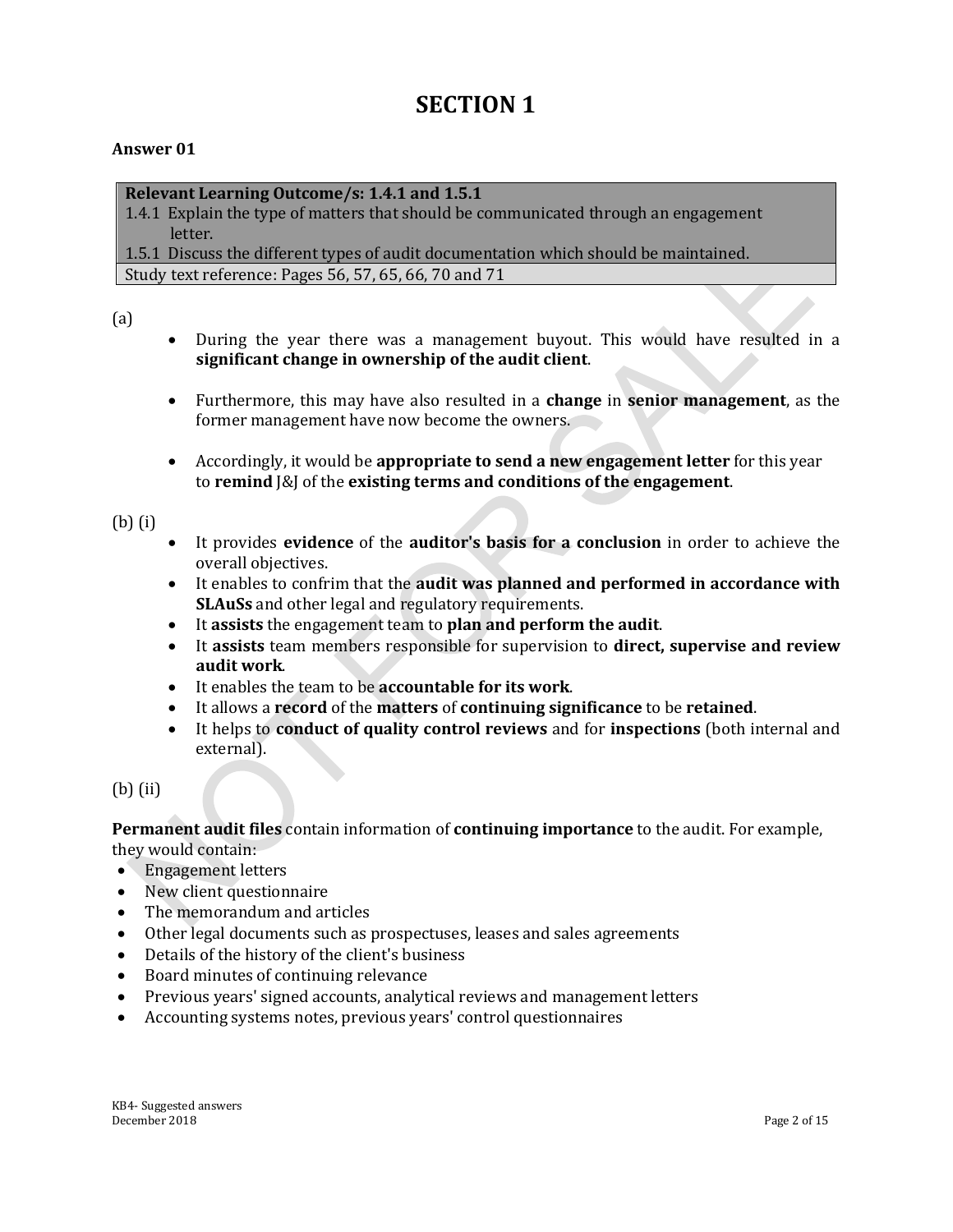**Current audit files** contain information of **relevance** to the **current year's** audit. These should be compiled on a **timely basis after completion of the audit**. For example, they would contain:

- Financial statements
- Accounts checklists
- Management accounts details
- Reconciliations of management and financial accounts
- Summary of unadjusted errors
- Reports to partners including details of significant events and errors
- Review notes
- Audit planning memorandum
- Time budgets and summaries
- Representation letter
- Management letter
- Notes of board minutes
- Communications with third parties such as experts or other auditors

### **(Total: 10 marks)**

### **Answer 02**

### **Relevant Learning Outcome/s: 3.3.1**

Discuss how business risk could result in risk of material misstatements in financial statements.

Study text reference: Pages 214 – 221

(a)

### **Business risk approach**

 In a business risk approach the auditors beleive that the risks which are most likely to affect the financial statements adversely. As such, Auditor direct their testing to the business risks apparent in the business.

OR

This approach to the audit is called a top-down approach because it starts with the business and its objectives, and works back down to the financial statements.

### **Audit risk approach**

When using an audit risk approach, the auditors <u>focus their attention on matters that they feel</u> are the most significantly risky to the financial statements so that they can provide a costeffective audit.

The business risk approach is an extension of the audit risk approach.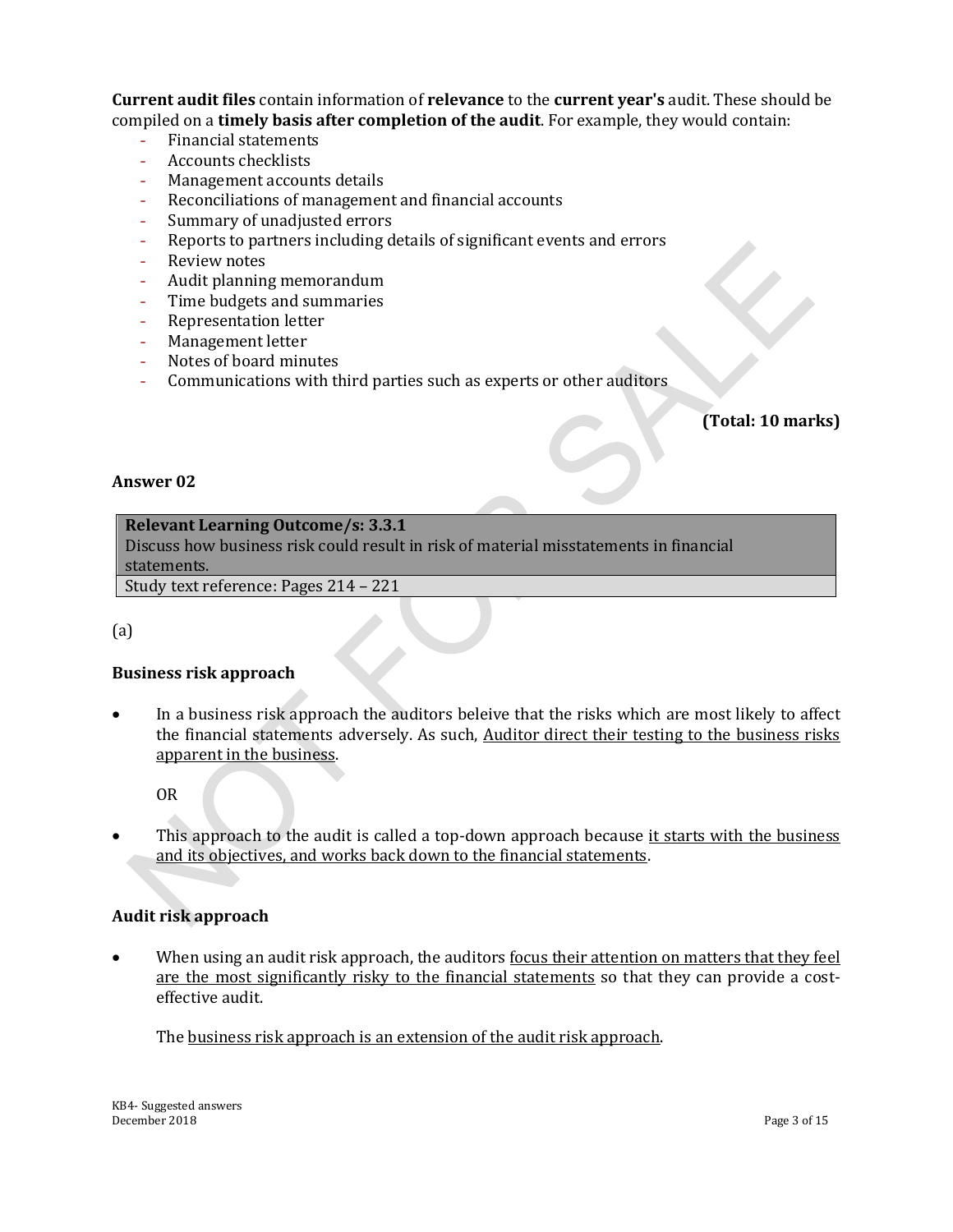- Operations which are exposed to high competition in the market in light of the increased competition and reduction in selling price there is an increased risk that TL is facing going concern difficulties.
- Sales-related bonus a sales-related bonus scheme was introduced in the year for sales staff, with a significant number of new customer accounts on extended credit terms being opened. This resulted in an 8% increase in revenue. When sales staff seek to maximise their current year bonus, it may result in new accounts being opened even for those with poor credit ratings, which could lead to irrecoverable trade receivables.
- Extended credit terms to customers this will result in new accounts being opened for those with poor credit ratings, which could lead to irrecoverable trade receivables.
- Product halting and recalling TL has halted further sales of its new Product A, and a product recall has been initiated for any goods sold. When there are issues with the quality of Product A, inventory may be overvalued as its NRV may be below its cost. Additionally, any of Product A sold within the last five months are being recalled, and this will result in TL paying customer refunds. The sale will need to be removed, a refund liability be recognised along with the reinstatement of inventory, although the NRV of this inventory could be of a minimal value. Failing to account for this correctly could result in overstated revenue and understated liabilities and inventory.
- Since Product A received negative feedback from customers, its sales have been halted, and this could indicate an impairement of the machinery used to produce it.
- Defective products and legal action customers of TL have complained that they intend to commence legal action for losses incurred as a result of the defective product sold to them. If it is probable that the company will make payment for the losses to customers, a legal provision is required. If the payment is possible rather than probable, a contingent liability disclosure would be necessary. If TL has not done this, there is a risk regarding the completeness of any provisions or the necessary disclosure of contingent liabilities.

**(Total: 10marks)**

(b)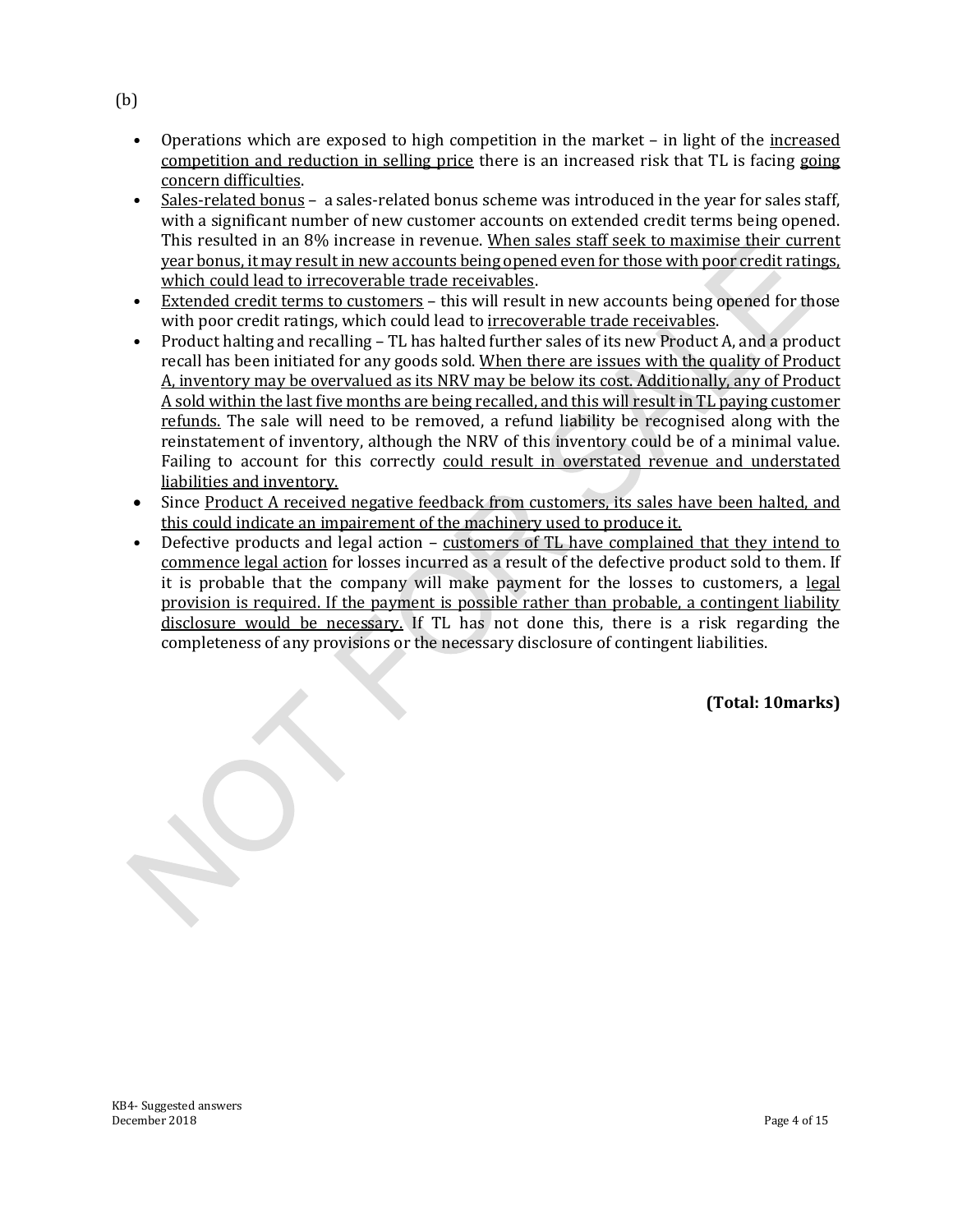### **Answer 03**

### **Relevant Learning Outcome/s: 2.1.1**

Discuss the key aspects of corporate governance, including responsibilities of the Board and role of non-executive directors.

Study text reference: Pages 82 – 112

| (a)<br><b>Weakness</b>                                                                                                                                                                                                                                                                                                                                                                                                                                                                                                                 | (b)<br>Recommendation                                                                                                                                                                                                             |
|----------------------------------------------------------------------------------------------------------------------------------------------------------------------------------------------------------------------------------------------------------------------------------------------------------------------------------------------------------------------------------------------------------------------------------------------------------------------------------------------------------------------------------------|-----------------------------------------------------------------------------------------------------------------------------------------------------------------------------------------------------------------------------------|
| <b>Number of non-executive directors</b><br>Non-executive directors in the board are not in line with the<br>requirements of the Code.                                                                                                                                                                                                                                                                                                                                                                                                 | board of HPLC should<br>The<br>recruiting<br>consider<br>and<br>appointing additional NEDs to<br>satisfy this requirement.                                                                                                        |
| (The board of directors of a listed entity shall include at least:<br>- three non-executive directors; or<br>- such number of non-executive directors equivalent to one third of<br>the total number of directors, whichever is higher)                                                                                                                                                                                                                                                                                                |                                                                                                                                                                                                                                   |
| <b>Independent NEDs</b><br>As the chairman and the NED acted as executive directors of HPLC<br>prior to its listing, non-executive directors on the board are not<br>independent per the requirements of the Code.<br>(Where the constitution of the board of directors includes only two<br>non-executive directors, both such non-executive directors shall be<br>'independent'. In all other instances two or 1/3 of non-executive<br>directors appointed to the board of directors, whichever is higher,<br>shall be independent). | Non-executive<br>directors who<br>are not independent should<br>be<br>replaced<br>ideally<br>or<br>supplemented by independent<br>NEDs.                                                                                           |
| <b>Audit committee composition</b><br>HPLC's audit committee only has two NEDs whereas the Code<br>requires having a minimum of three NEDs.<br>There are executive directors in the audit committee.<br>(The board should establish an audit committee exclusively of non-<br>executive directors with a minimum of three non-executive directors<br>of whom at least two should be independent. If there are more non-<br>executive directors, the majority should be independent).                                                   | board of HPLC should<br>The<br>consider appointing additional<br>NEDs to the Audit Committee to<br>satisfy this requirement.<br>Comply with the corporate<br>governance principles.                                               |
| <b>Audit committee</b><br>The chairman of the audit committee is an ED. The audit committee<br>is supposed to be chaired by a non-executive director.                                                                                                                                                                                                                                                                                                                                                                                  | Audit committee should ensure<br>that there is an effective internal<br>audit function in para.                                                                                                                                   |
| <b>Audit committee</b><br>All four members of the audit committee were previously involved<br>in marketing and production-related roles. At least one member of<br>the audit committee should have recent and relevant financial<br>experience. In this case none of the audit committee members<br>possess the required financial experience.                                                                                                                                                                                         | At least two non-executive<br>directors in the audit committee<br>should be independent. At least<br>member of the audit<br>one<br>committee should have recent<br>and relevant experience in<br>financial reporting and control. |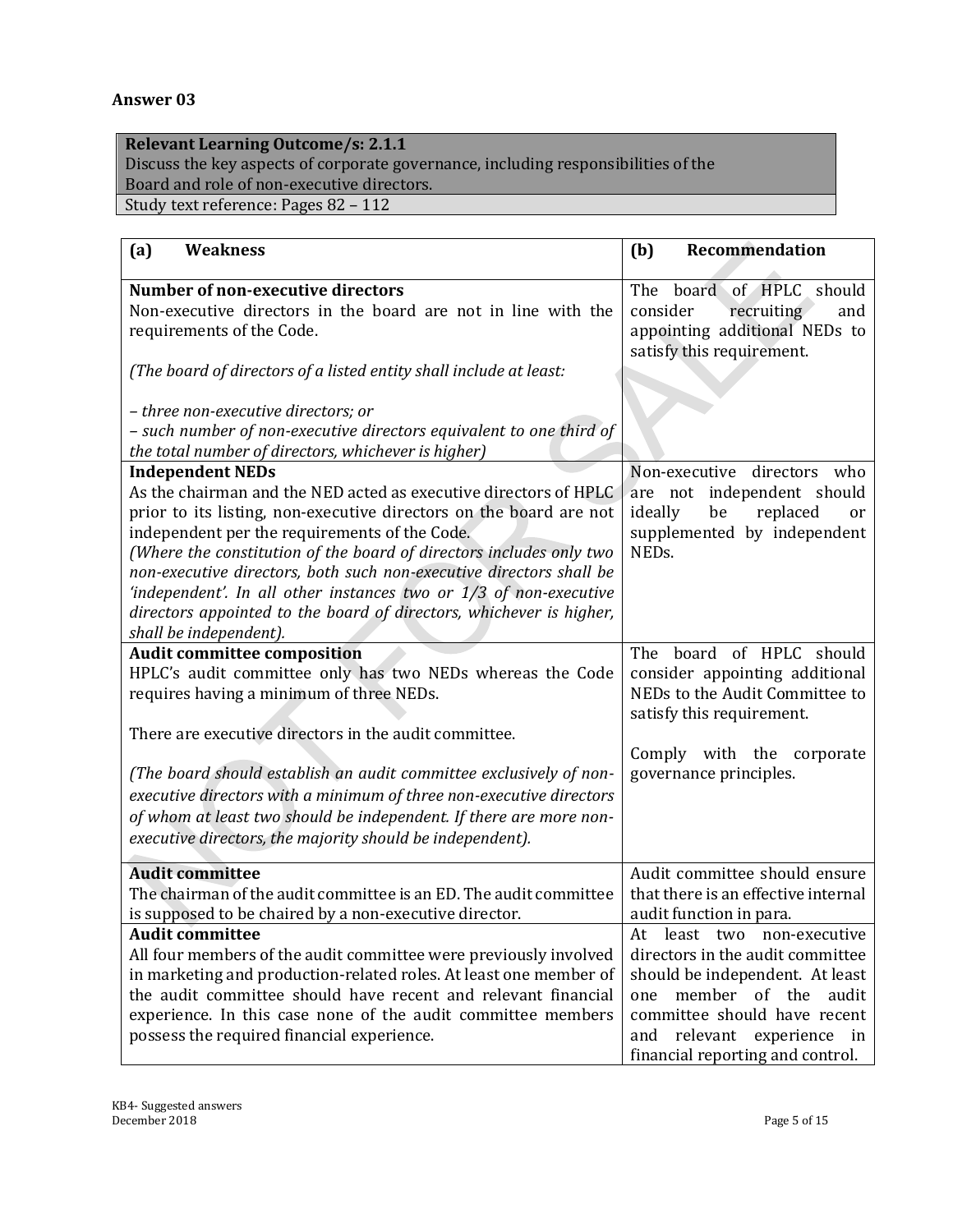| <b>Remuneration committee</b>                                     | There should be a fair and       |
|-------------------------------------------------------------------|----------------------------------|
| The remuneration for the directors is set by the finance director | transparent policy in place for  |
| and chairman. No director should be involved in setting their own | setting remuneration levels. The |
| remuneration.                                                     | board should appoint a sub-      |
|                                                                   | committee<br>remuneration        |
|                                                                   | committee to give proposals,     |
|                                                                   | recommendations<br>on            |
|                                                                   | remuneration<br>board<br>of      |
|                                                                   | members.                         |
| <b>Internal audit function</b>                                    | Where there is no internal audit |
| HPLC has not established an internal audit function. The Code of  | function, the audit committee is |
| Best Practice on Corporate Governance 2017 states that companies  | required to annually consider    |
| following it should have an internal audit function.              | the need for one.                |
| Appointment and remuneration of external auditors                 | The audit committee should       |
| Appointing and deciding on the remuneration of external auditors  | make recommendations to the      |
| is not a duty of the finance director and the chairman.           | pertaining<br>board<br>the<br>to |
|                                                                   | appointment and remuneration     |
|                                                                   | of external<br>auditors.<br>The  |
|                                                                   | company should appoint an        |
|                                                                   | auditor at the annual general    |
|                                                                   | meeting and the remunaration     |
|                                                                   | should be decided<br>at the      |
|                                                                   | meeting.                         |

**(Total: 10 marks)**

### **Answer 04**

### **Relevant Learning Outcome/s: 2.2.3 and 2.2.4** 2.2.3 Analyse design, implementation and operating effectiveness of identified controls. 2.2.4 Outline both significant and minor deficiencies in control activities.

Study text reference: Pages 117 – 125, 177 – 185

(a)

- Smaller entities have **simple** internal control systems. The most important form of internal control is generally the **close involvement** of the **proprietors.** Close involvement by the management will enable them to **override controls** and, if they wish, to **exclude transactions** from the **records.**
- Further, **documentary evidence** on control operations and completeness is typically **insufficient** as controls are normally operated informally.
- **Segregation of duties** will often appear **inadequate** in enterprises having a small number of staff.
- The **costs** of implementation may **outweigh** the **benefits** of a formal internal control system.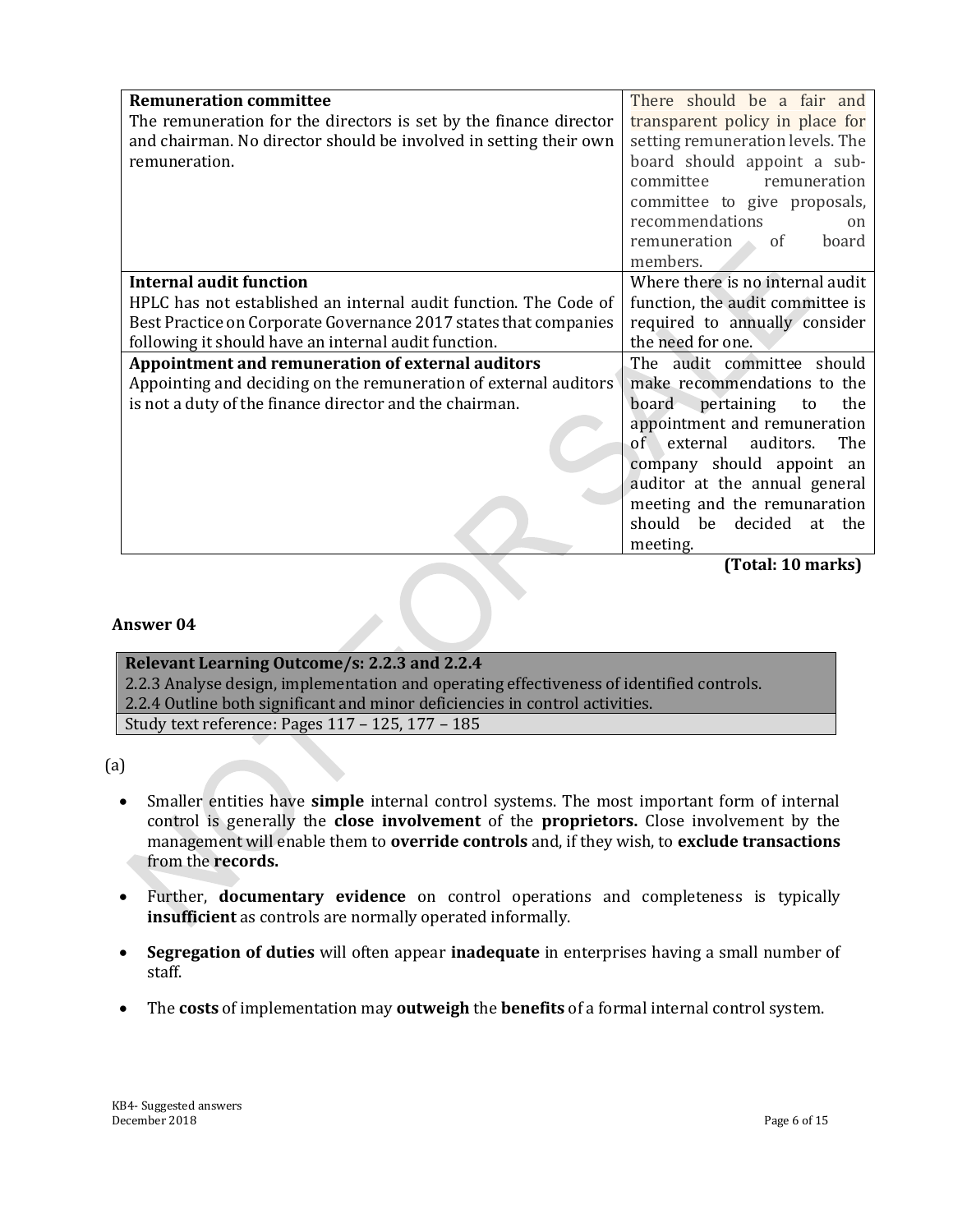(b)

- Cash counted by the cashier collection of cash from customers and counting of cash (at end of the day) is performed by the same person.
- Counting of cash before accepting it from the cashier Silva does not perform an independent count of the cash prior to accepting it from the cashier.
- Reconciliation of physical cash to the cash receipts summary the cashiers reconcile the physical cash total only with the cash receipts summary generated from the cash register. The physical cash and the cash receipts summary are not reconciled with the cash sales for the day.
- Reconciliation of total sales with cash in hand and credit card slips only the total sales need to be reconciled not only with cash in hand and credit card slips, but also with information on discounts offered to customers (e.g. if a sale is Rs. 100 but only Rs. 95 is accounted for).
- Non-segregation of duties the reconciliation is also performed by cashier. This should be performed by a person not related to the function.
- Review of reconciliation and investigation of differences the reconciliation is not checked by another individual (preferably the owner). There is no proper procedure in place to ensure any differences are investigated promptly.
- Minimal checking by Silva Silva does not independently verify the cash handed over to the reconciliations performed, or test whether reconciliations are complete and accurate by test checking to cash records and credit card slips.
- Cash is not kept under lock and key (not in the safe).
- Cash is not counted prior to banking.
- Cash records (i.e. cash receipts summaries) are not reconciled with bank pay-in slips (bank deposits).
- No segregation of duties between updating of cash book and updating of sales journal.
- Accounting entries are not reviewed at least on a periodic basis.
- Preparation of bank reconciliations on a monthly basis may not be adequate due to the significance of the cash volumes. Frequency of preparation should be more regular.
- Bank reconciliations are not reviewed, and no proper procedure is in place to ensure differences are investigated promptly.

(c)

- Cash count should be performed by a separate person other than the cashier.
- Physical cash counts should be performed by Silva prior to accepting cash from the cashier.
- Reconciliations should ideally not be performed by cashiers themselves. Reconciliations should to be performed by a person unrelated to the function.
- Reconciliation of physical cash to the cash receipts summary the physical cash and cash receipts summary should also be reconciled with cash sales for the day.
- Reconciliation of total sales with cash in hand and credit slips the total sales need to be reconciled not only with cash in hand and credit card slips, but also with information on discounts offered to customers.
- All reconciliations should be reviewed, and any differences should be promptly investigated.
- Silva should check the completeness and accuracy of reconciliations prepared. He should check physical cash received with the reconciliations and physical supporting documents.
- Cash received should be kept under lock and key (safe). Only the proprietor should have access to the locked box key.
- Comparison of cash records with bank pay-in slips should be performed daily. Any differences should be promptly investigated.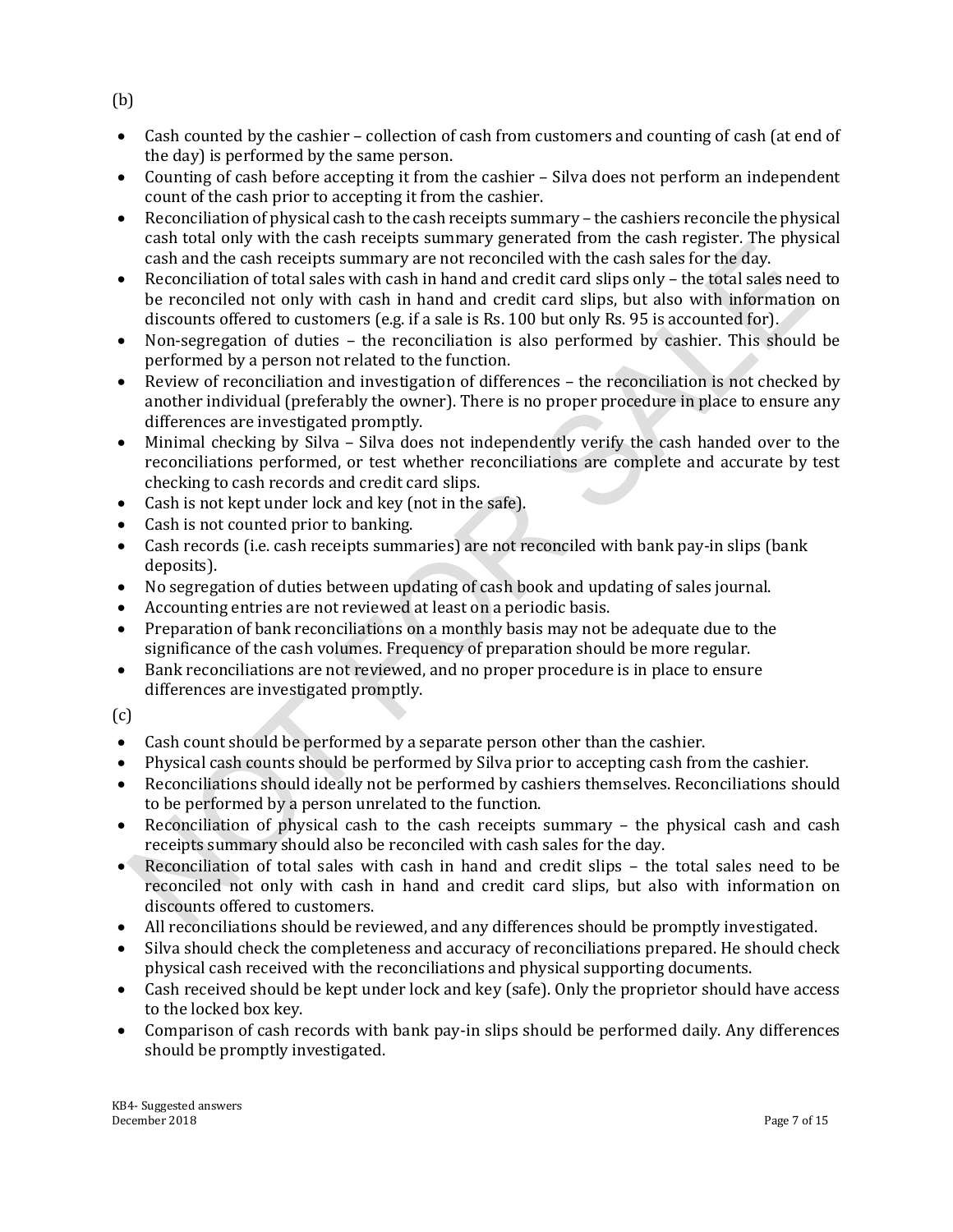- Prepare and review bank reconciliation on a more frequent basis (e.g. weekly).
- Bank reconciliations should be reviewed and any differences should be investigated promptly.

### **(Total: 10marks)**

### **Answer 05**

### **Relevant Learning Outcome/s: 4.9.1 and 5.6.1**

4.9.1 Discuss the use of written representation as audit evidence, including its limitations.

5.6.1 Analyse non-complex audit engagements and determine whether emphasis of matter or other matter should be included.

Study text reference: Pages 480, 481, 484, 484, 515 and 516

(a)

- That all liabilities, both actual and contingent, have been recognised/disclosed in the financial statements and to the auditors.
- Significant assumptions used in estimating the provision (e.g. probabilities of outcomes) for the penalty are reasonable and appropriate.
- Representations from the lawyer on the **management's assessment** of the outcome of the investigation and **reasonableness** of the management's assessment and further information (where necessary) about the penalty.
- Management's **mitigation plans for future action** to address the material uncertainty that arises as a result of the above events, and the **feasibility** of those plans (e.g. modifications to the water treatment plant).
- The provision for penalty reflects the **management's best estimate** of the expenditure required to settle the obligation at the end of the reporting period.
- That **disclosures** related to the provision for penalty are **complete** and **appropriate** under the applicable financial reporting framework.
- **All subsequent events** related to the above scenario that either require adjustment or disclosure have been adjusted or disclosed appropriately.
- The management has **disclosed all instances** of **non**-**compliance** or **suspected noncompliance** with **laws or regulations applicable** to its operations**.**
- All aspects of laws, regulations and contractual agreements that may affect the financial statements with regard to the above matter have been disclosed.

(b)

Auditor has to determine whether financial statements:

- **Adequately disclose** the details related to non-compliance and action by the CEA that is casting significant doubt on the company's ability to continue as a going concern and the management's plans to deal with these events/conditions.
- **Disclose clearly that there is a material uncertainty** related to these events /conditions and therefore that it may be unable to realise its assets and discharge its liabilities in the normal course of business.

If **adequate disclosure has been made**, express an **unmodified opinion**. However, **users' attention needs to be drawn to the material uncertainty**, as it is **fundamental** to **their**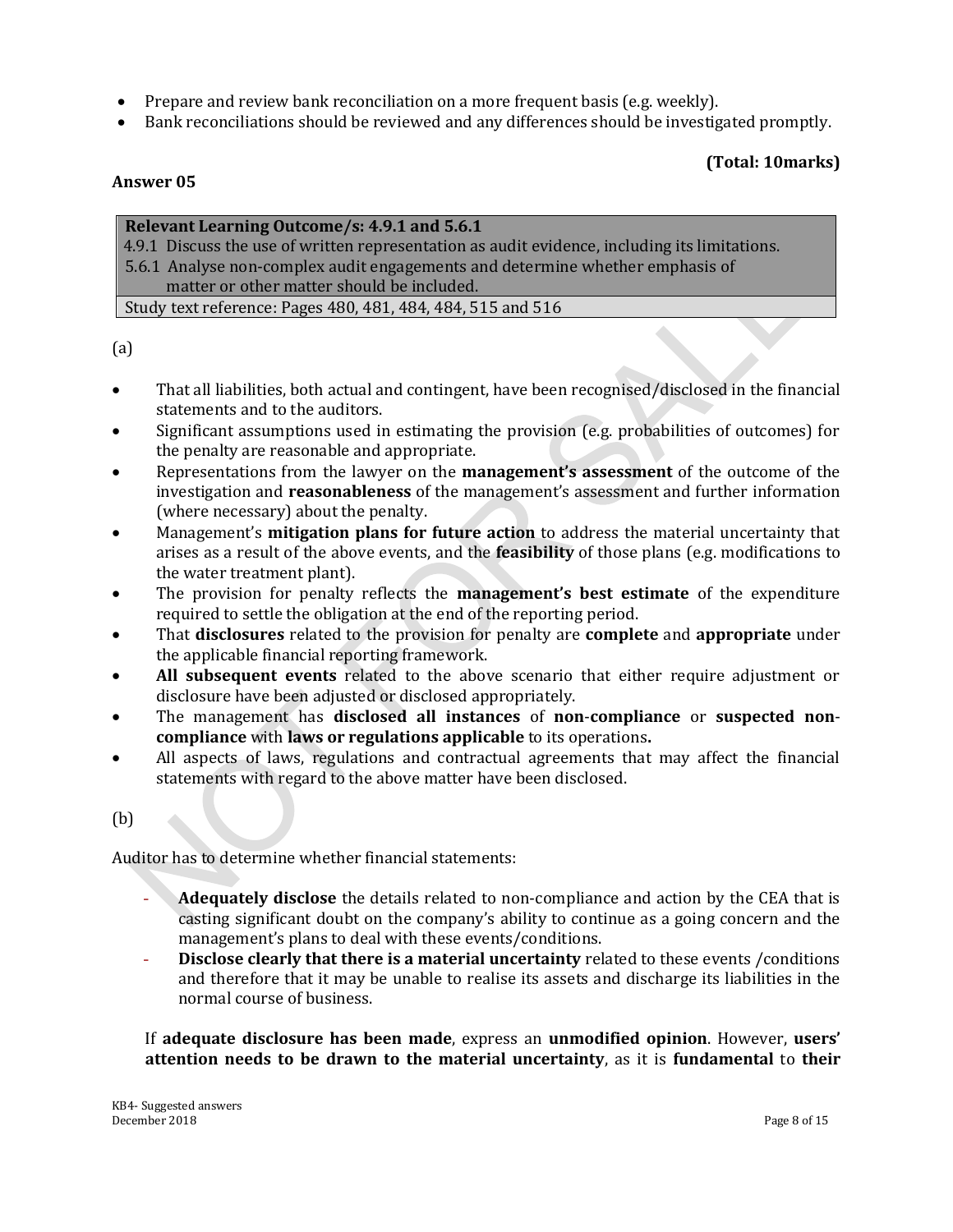**understanding** of the financial statements. Accordingly, include an **emphasis of matter** paragraph in the auditor's report.

If **adequate disclosure** has **not** been made, express a **qualified or adverse opinion** as appropriate.

**(Total: 10 marks)**

### **SECTION 2**

### **Answer 06**

### **Relevant Learning Outcome/s: 1.2.1, 1.2.2, 4.8.1, 4.8.2 and 4.12.1**

- 1.2.1 Analyse threats in complying with fundamental and ethical principles, including independence of auditors in an audit of financial statements.
- 1.2.2 Outline safeguards to mitigate threats in complying with fundamental and ethical principles.
- 4.8.1 Explain how related party transactions can affect the true and fair view of the financial statements.
- 4.8.2 Explain procedures that should be performed to reduce the risk arising from related party transactions.

4.12.1 Outline procedures required to identify events occurring between the date of financial statements and the date of the audit report.

Study text reference: Pages 26 – 46, 458 – 463 and 471 – 475

(a)

| <b>Adjustment to the financial statements</b><br>(i)   | Auditor's responsibilities and<br>(ii)         |
|--------------------------------------------------------|------------------------------------------------|
|                                                        | additional procedures                          |
| <b>Trade receivables</b>                               |                                                |
| A customer owing Rs. 230 million at the year-end is    | auditor has a responsibility for<br>The        |
| experiencing significant going concern difficulties.   | identifying and evaluating events up until the |
| This information was received after the year-end       | date of the auditors' report. This is a        |
| but provides further evidence of the recoverability    | subsequent event affecting the value of a      |
| of the receivable balance at the year-end. Under       | receivable's balance at the year-end that will |
| LKAS 10 Events after the Reporting Period, if the      | require adjustment to the provision for        |
| customer is experiencing cash flow difficulties just a | doubtful debts (unless it has already been     |
| few months after the year-end, then it is highly       | included). The auditor will have to get        |
| unlikely that the Rs. 230 million was recoverable as   | confirmation of the balance at the year-end    |
| at 31 March 2018. Further, there is no security        | and the fact that no other sales were made     |
| against this balance. The receivables balance is       | since the year-end. The auditor should also    |
| overstated and through the use of a provision for      | get a management representation letter on      |
| receivables or by it writing off, the amount should    | this issue.                                    |
| be adjusted to the recoverable amount.                 |                                                |
|                                                        |                                                |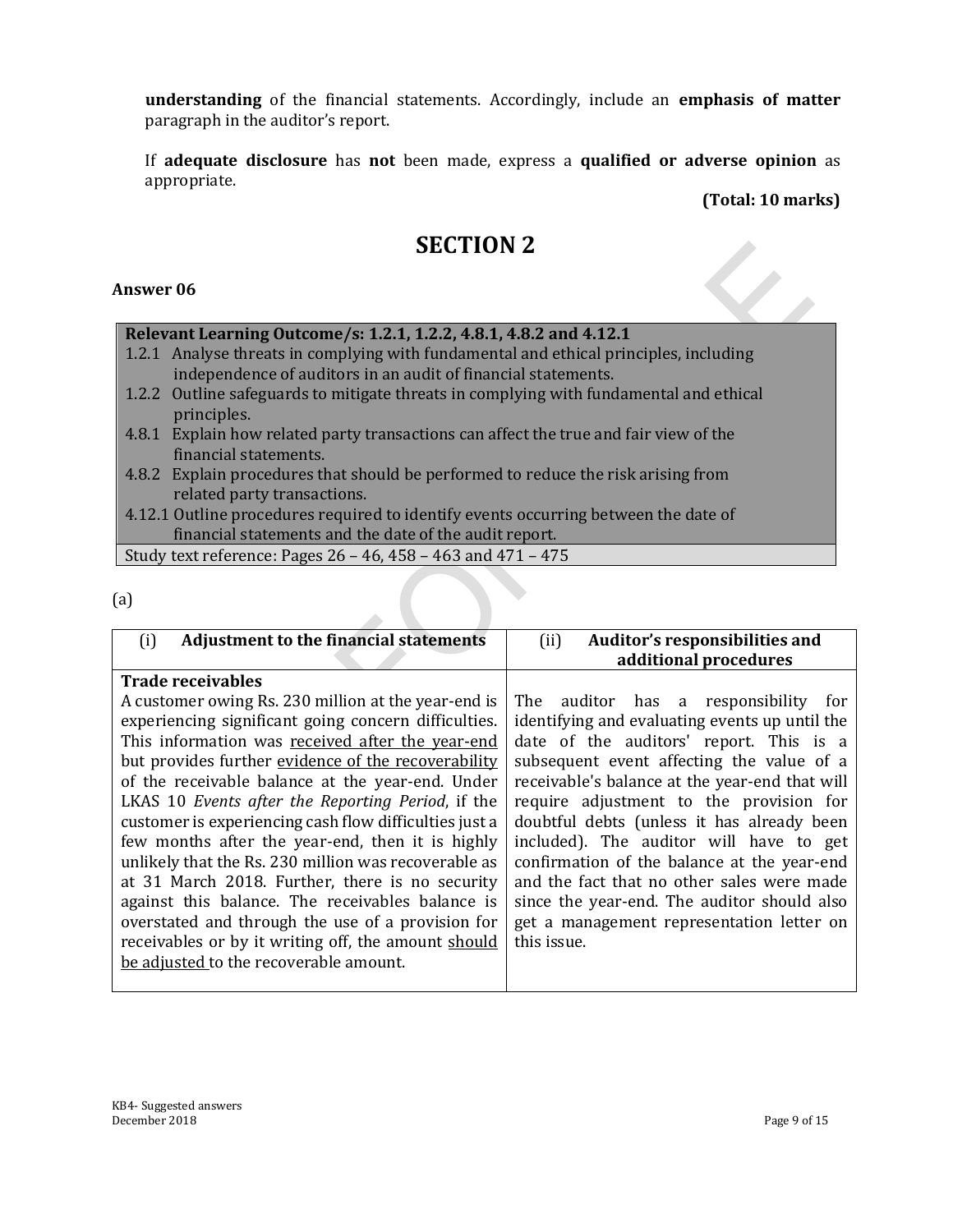| Lawsuit                                                 |                                                                                             |
|---------------------------------------------------------|---------------------------------------------------------------------------------------------|
| Neighbourhood land owners have sued Foot Star           | This is a subsequent event occurring after the                                              |
| and the management has made a contingent liability      | date of the auditor's report but before                                                     |
| disclosure. However, subsequent to the year-end         | issuance of the financial statements (SLAUS                                                 |
| the neighbours agreed to settle for Rs. 45 million      | 560). The auditor has no obligation to look for                                             |
| and it is likely the directors will agree. Although the | these events but must consider them if he or                                                |
| settlement was agreed after the year-end, it            | she becomes aware of them. This is a                                                        |
| provides further evidence that the company had a        | subsequent event that relates to conditions                                                 |
| present obligation as at 31 March 2018.                 | that existed at the balance sheet date. The<br>auditor should consider and discuss with the |
| The financial statements should be adjusted with        | management, the need to amend the financial                                                 |
| the contingent liability disclosure being removed       | statements by including the lawsuit in a note.                                              |
| and instead a provision of Rs. 45 million being         | If the financial statements are amended, the                                                |
| recorded.                                               | auditor must carry out necessary auditing                                                   |
|                                                         | procedures, including extending the review of                                               |
| The sum being claimed is Rs. 58 million but the         | events after the balance sheet date, and                                                    |
| probable payment is Rs. 45 million. This is material    | reissue the auditor's report at the date of                                                 |
| and the management should provide for this              | approval of the amended financial statements.                                               |
| amount.                                                 |                                                                                             |
|                                                         |                                                                                             |
| <b>Warehouse</b>                                        |                                                                                             |
| A fire destroyed 40% of inventory and the company       | The auditor was made aware of this event                                                    |
| had insurance cover in place. This event occurred       | after the financial statements were issued. In                                              |
| after the year-end. The fire would not have been in     | this case the event occurred after the auditor's                                            |
| existence at 31 March 2018, and hence this event        | report was signed and issued, so the auditor                                                |
| indicates a non-adjusting event. The amount of          | has no responsibility in relation to the event.                                             |
| damaged inventory is likely to be material; however,    | No disclosure is required.                                                                  |
| the company has insurance cover and the loss after      |                                                                                             |
| claim<br>below<br>insurance<br>receivable<br>the<br>is  |                                                                                             |
| performance materiality.                                |                                                                                             |
|                                                         |                                                                                             |

| <b>Possible threat</b><br>(b)                                                                                                                    | (c) Safeguard                                                                                                                                                                                                                                                                                                                                                                                                           |
|--------------------------------------------------------------------------------------------------------------------------------------------------|-------------------------------------------------------------------------------------------------------------------------------------------------------------------------------------------------------------------------------------------------------------------------------------------------------------------------------------------------------------------------------------------------------------------------|
| <b>Familiarity threat</b><br>Audit partner of S&S Associates, Perera, has<br>been the partner in charge of the audit of Foot<br>Star since 2005. | • Periodic rotation of key members of the audit team.<br>• Have a professional accountat in the audit firm who was<br>not a member of the audit team of FSP to review the<br>work.<br>• Regular independent internal or external quality<br>reviews of the engagement partner rotation (per CA Sri<br>Lanka Code of Ethics for Professional Accountants, the<br>key audit partner should be rotated after seven years). |
| Self-interest threat/Familiarity threat                                                                                                          | Modifying the audit plan.                                                                                                                                                                                                                                                                                                                                                                                               |
| The former audit manager becoming the                                                                                                            | Assigning individuals to the audit team who have                                                                                                                                                                                                                                                                                                                                                                        |
| finance manager of Foot Star may impair                                                                                                          | sufficient experience in relation to the work of the                                                                                                                                                                                                                                                                                                                                                                    |
| judegements in favour of personal objectives.                                                                                                    | former audit manager who has joined the client.                                                                                                                                                                                                                                                                                                                                                                         |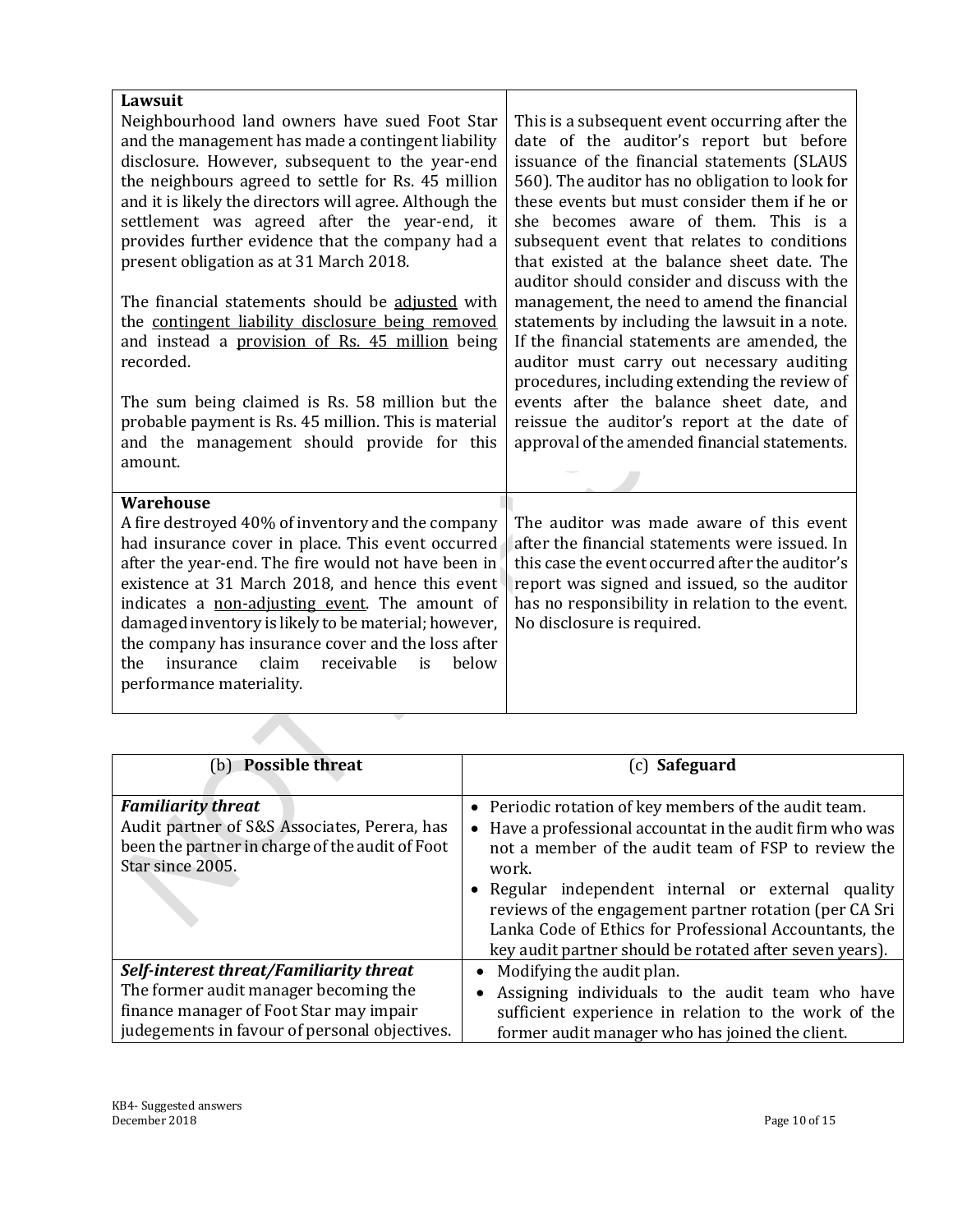|                                                                                                                                                                                                                                                              | Having an independent professional accountant<br>review the work of the former manager of the audit<br>firm.                                                                                                                                                                                                                                                                                                                                                                               |
|--------------------------------------------------------------------------------------------------------------------------------------------------------------------------------------------------------------------------------------------------------------|--------------------------------------------------------------------------------------------------------------------------------------------------------------------------------------------------------------------------------------------------------------------------------------------------------------------------------------------------------------------------------------------------------------------------------------------------------------------------------------------|
| Self-review threat<br>Providing<br>(non-audit)<br>non-assurance<br>services to audit clients may create threats to<br>the independence of the firm or members of<br>the audit team.                                                                          | • Use different teams for non-audit services.<br>Independent partner review of audit and non-audit<br>services.<br>Ensure that an employee of the client is designated to<br>$\bullet$<br>take responsibilty for all the management decisions for<br>payroll activities activities.<br>Ensure that the management of Foot Star approves all<br>the work that payroll staff of S&S Associates does.<br>Ensure that the payroll function does not include any<br>financial statement impact. |
| Self-interest or intimidation threat<br>When a firm receives a high proportion of its<br>fee income from Foot Star, there is a self-<br>interest or intimidation threat, as S&S<br>Associates will be concerned about losing the<br>client.                  | Reduce the dependency on the client.<br>Carry out external quality control reviews.<br>Consult a third party, such as a professional regulatory<br>body or a professional accountant, with similar<br>experience in relation to the work of the former audit<br>manager, on key audit judgments.                                                                                                                                                                                           |
| Self-interest or intimidation threat<br>When the previous audit manager who<br>trained the current audit manager is also his<br>friend, it could lead to impaired judegements<br>in favour of personal objectives through self-<br>interest or intimidation. | Replace the current year audit manager.<br>• Assign a more senior audit team member to review the<br>work of the current audit manager.                                                                                                                                                                                                                                                                                                                                                    |

(d) (ii)

- The sale of the building should be considered a related party transaction.
- The finance director, who is a key management personnel and approved the sale of the building, has a substantial equity interest in VS Rubber Products Ltd (the buyer of the building). As such, VS Rubber Products Ltd falls within the criteria of a related party under LKAS 24.

(d) (ii)

- **Enquire management** and the directors whether transactions have taken place with related parties that require to be disclosed by the disclosure requirements that are applicable to the entity.
- **Review prior-year working papers** for names of known related parties
- **Review minutes** of meetings of shareholders and directors and other relevant statutory records such as the register of directors' interests.
- **Review accounting records** for large or unusual transactions or balances, in particular transactions recognised at, or near, the end of the financial period.
- **Review confirmations of loans receivable** and payable, and confirmations from banks. Such a review may indicate the relationship, if any, of guarantors to the entity.
- **Review investment transactions**, for example purchase or sale of an interest in a joint venture or other entity.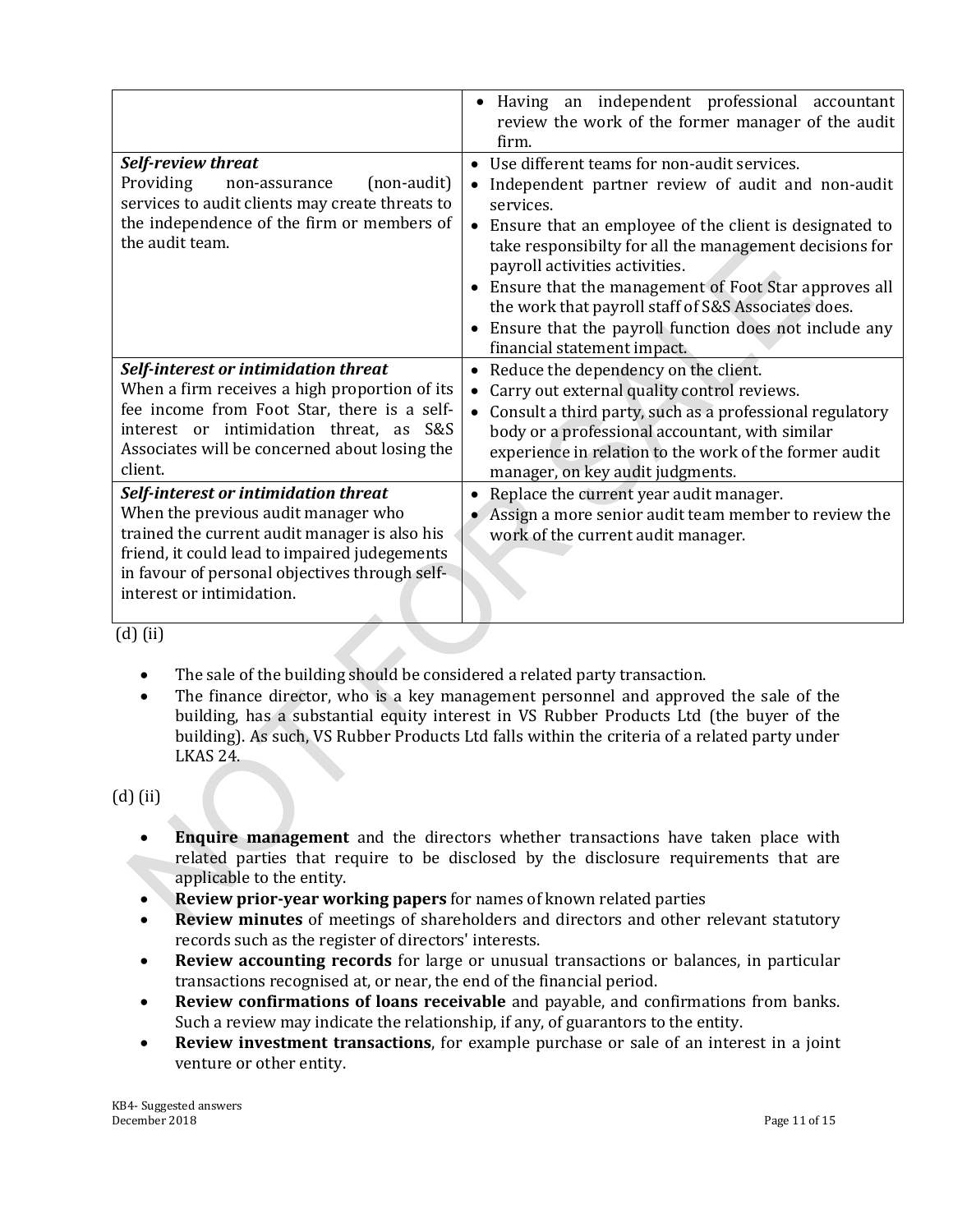- **Enquire** the **names** of all pension and other trusts established for the benefit of employees, and the names of their management and trustees.
- **Enquire** on the **affiliation** of directors and officers with other entities.
- **Review the register of interests in shares** to determine the names of principal shareholders.
- **Enquire other auditors** currently involved in the audit, or previous auditors, their knowledge of additional related parties.
- **Review the entity's returns** made under statute and other information supplied to regulatory agencies for evidence of the existence of related parties.
- **Review invoices.**
- **Check/peruse the correspondence** from lawyers for any indication of the existence of related parties or related party transactions.

### **(Total: 25 marks)**

### **Answer 07**

### **Relevant Learning Outcome/s: 3.1.4, 3.2.1, 4.7.1, 4.11.1 and 5.4.1**

3.1.4 Identify the procedures used in risk assessment.

- 3.2.1 Demonstrate the difference between risk of material misstatements at assertion level and risk of material misstatements at financial statement level.
- 4.7.1 Explain how the auditor obtains sufficient and appropriate evidence on accounting estimates.
- 4.11.1 Outline substantive audit procedures to be performed In relation to account balances and classes transactions
- 5.4.1 Explain auditor's responsibility towards other information included in documents containing auditor's report.

Study text reference: Pages 231 – 241, 323 – 326, 344, 377 – 382 and 519 – 521

(a)

- Identify risks throughout the process of obtaining an understanding of the entity and its environment.
- Assess the identified risks and evaluate whether they relate more pervasively to the financial statements as a whole.
- Relate the risks to what can go wrong at the assertion level.
- Consider the likelihood of the risks causing a material misstatement.

(b)

- Risk of material misstatement at the financial statement level refers to a risk that relates pervasively to the financial statements as a whole and potentially affect many assertions. Risks of this nature are not necessarily risks identifiable with specific assertions at the class of transactions, account balance, or disclosure level. Rather, they represent circumstances that may increase the risks of material misstatement at the assertion level, for example, through management override of internal controls.
- Risks of material misstatement at the assertion level may particularly affect assertions about classes of transactions, account balances, and disclosures.

KB4- Suggested answers December 2018 Page 12 of 15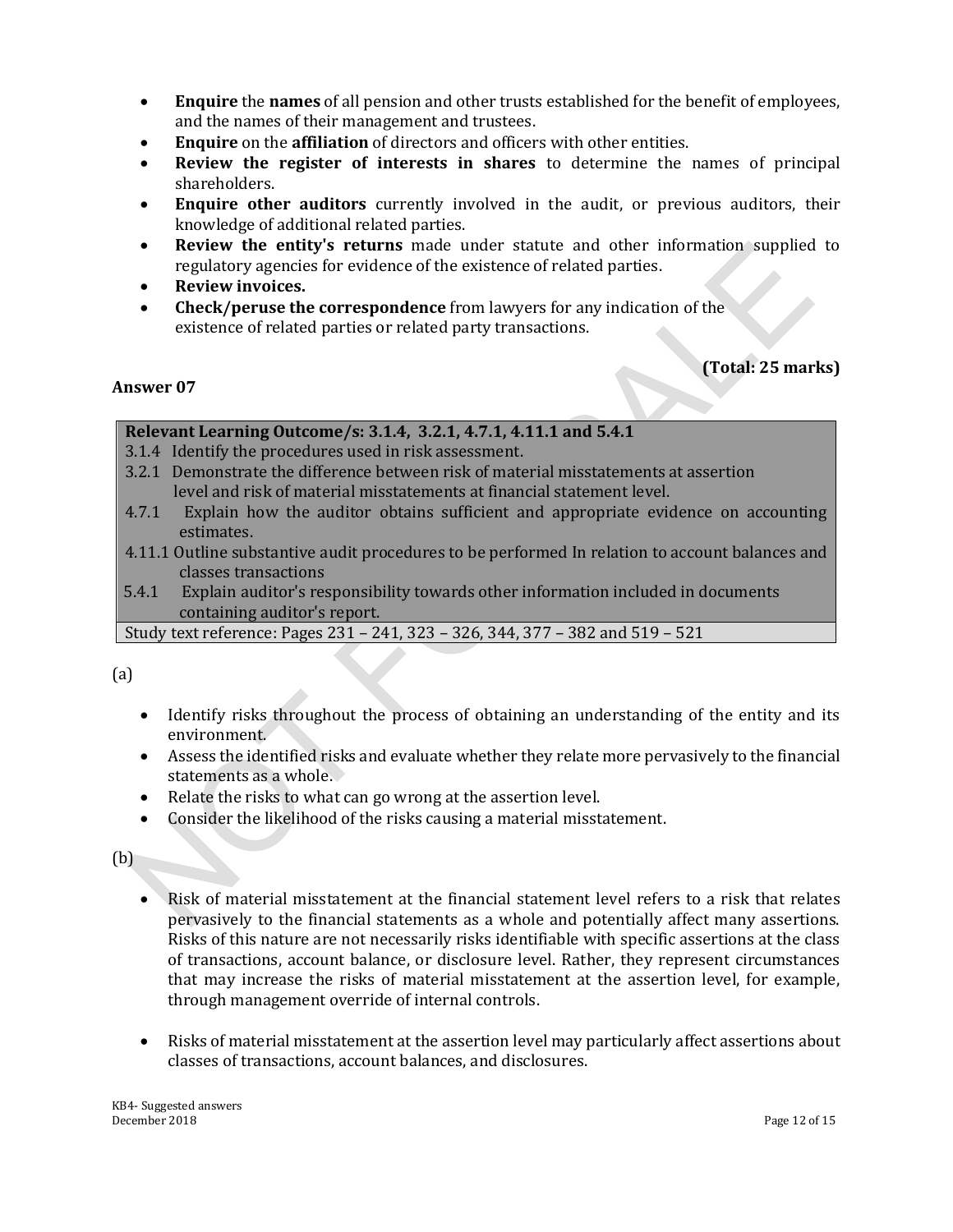### **Risk that inventory has a lower net realisable value (NRV) than cost and is therefore overstated**

GC has imported a stock of specialised glass bottles amounting to Rs. 5,000 million to cater to a supplier order. However, the bottle stock imported did not meet the customer specifications. Further, GC has no other alternative use for the stock other than to use it as scrap for production. However, GC estimated the value of the stock at the year-end to be Rs. 4,500 million, whereas the scrap value was only Rs. 1,000 million. It is possible that the price may have fallen so that the net realisable value (NRV) of the inventory is below cost. LKAS 2 *Inventory* requires inventory to be stated at the lower of cost and NRV. Hence it is possible that the inventory is overvalued.

### **Depreciation of furnace upgradation**

The furnace was ready for use from 1 June 2018 after the upgradation. The upgradation resulted in an enhancement of capacity by 20%. Further, the furnace upgradation is usually a capital expenditure that meets recognition criteria under LKAS 16 *Property, Plant and Equipment*. GC obtained Rs. 2 billion for the project. However, the depreciation expense has decreased by Rs. 30 million. This indicates that the cost of the furnace expansion has not been depreciated. This will lead to overstatement of profits and PPE.

(d)

### **Inventory**

- Examine the instructions to identify slow-moving inventory lines when attending the inventory count.
- Increase the emphasis on reviewing the year-end inventory age analysis for evidence of slowmoving inventory.
- Compare the cost and NRV.
- Examine the computerised inventory control system and list items showing an unacceptably low turnover rate. An unacceptable rate of turnover may be different from item to item, but inventory representing more than six months' sales is likely to qualify.
- In order to identify where there are any factory seconds or damaged items in the inventory list.
- Discuss with management the current position regarding slow-moving inventory and their plans and expectations in respect of products that may be discontinued. At the physical inventory count, look for inventory that is dusty, inaccessible as well as non-moving items, and note them down in the inventory sheets.
- Find out whether any machinery used in the productions lines is dependable or not, or whether it needs frequent repairs.
- Review the trade catalogues or other sources to see whether any of the equipment is outdated.

#### **NRV**

- Find the actual selling prices from the latest sales invoice. A provision has to be made for slowmoving and obsolete items. Estimate the value of marketing expenses using previous values for the categories of finished goods as a base. Update and review for reasonableness against the most recent accounting records.
- Discuss with the management what the selling prices are likely to be where there is little past evidence. Costs to completion will be questioned where these are difficult to estimate and where there are any unusual assembly, selling or distribution problems.

(c)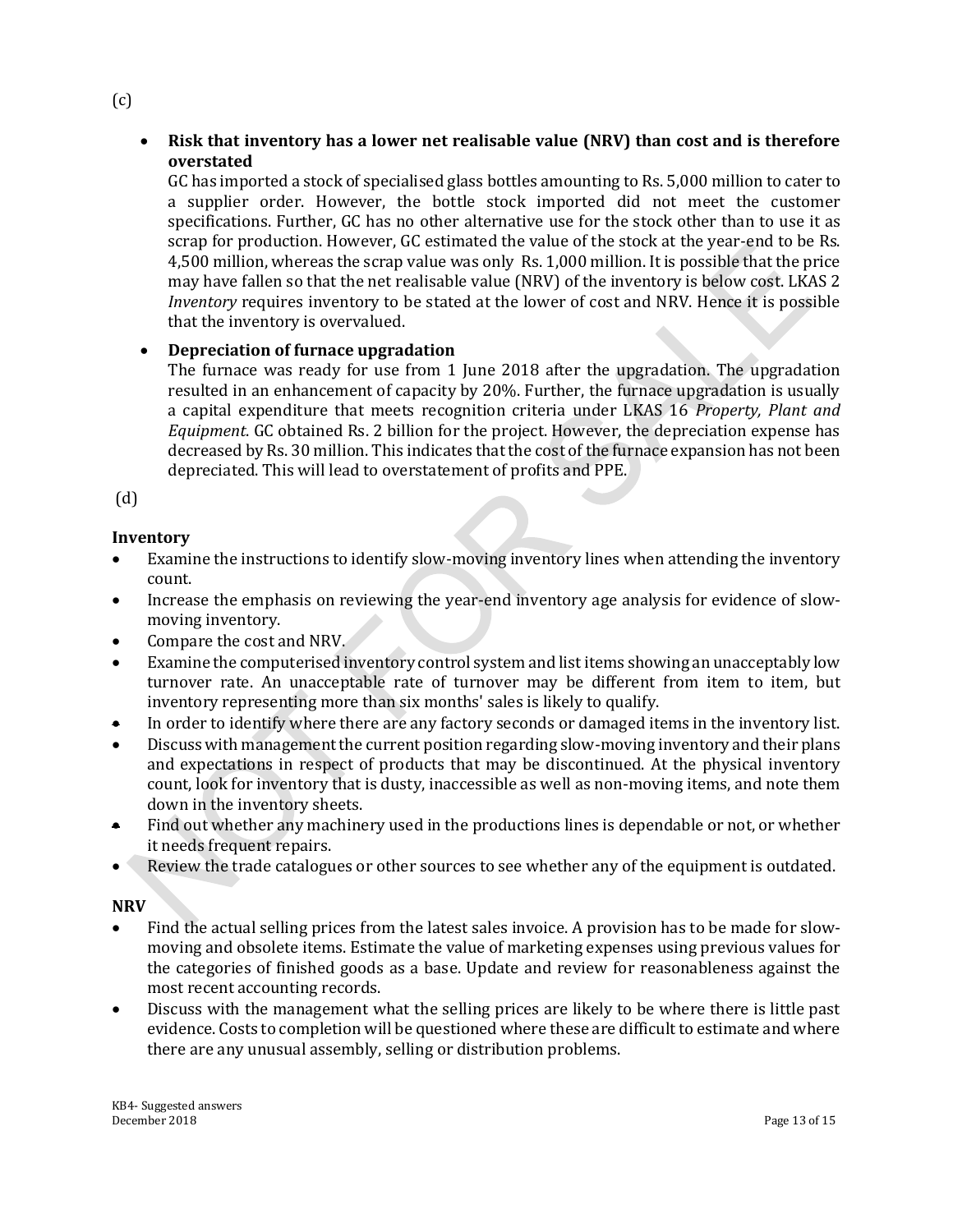### **Depreciation**

- Review depreciation rates applied in relation to:
	- Lifespan of the asset
	- Residual values
	- Replacement policy
	- Past experience of gains and losses on disposal
	- Consistency with prior years and accounting policy
	- Possible obsolescence
- Review the non-current assets register to ensure that depreciation has been charged on all assets.
- For revalued assets, ensure that the charge for depreciation is based on the revalued amount by recalculating it for a sample of revalued assets.
- Re-perform the calculation of depreciation rates to ensure they are correct.
- Compare ratios of depreciation to non-current assets (by category) with:
	- previous years
	- depreciation rates
- Review draft accounts to ensure that depreciation policies and rates are disclosed in the accounts.

(e)

The chairman's message would appear to represent a material inconsistency with the audited financial statements in accordance with SLAuS 720 (Other Information in Documents Containing Audited Financial Statements).

The chairman's message says that the profit for the year improved from 18% to 22%. However, the net profit has increased only from 5% to 6%. The chairman's statement suggests that gross profit represents the true level of performance. Therefore, that statement could undermine the credibility of the financial statements.

The audit team should discuss and request the chairman to amend the information in his statement to avoid the apparent inconsistency. If the chairman/management refuses, you should consider taking appropriate action. One possibility is the inclusion of an emphasis of matter paragraph immediately after the unmodified opinion paragraph in the auditor's report. If the matter is considered to be more serious you could refuse to issue the auditor's report or withdraw from the engagement subject to receiving appropriate legal advice.

(f) Inventory obsolescence/depriciation/valuation

### $(g)$

- Evaluate whether the accounting estimates are either reasonable or misstated.
- Obtain sufficient appropriate audit evidence about whether the disclosures are correct.
- For accounting estimates that give rise to significant risks, evaluate the adequacy of the disclosure of their estimation uncertainty.
- Review the judgements and decisions of management in making the accounting estimates to identify if there are indications of possible management bias.
- Obtain written representations from management on whether they believe the significant assumptions used are reasonable.

### **(Total: 25 marks)**